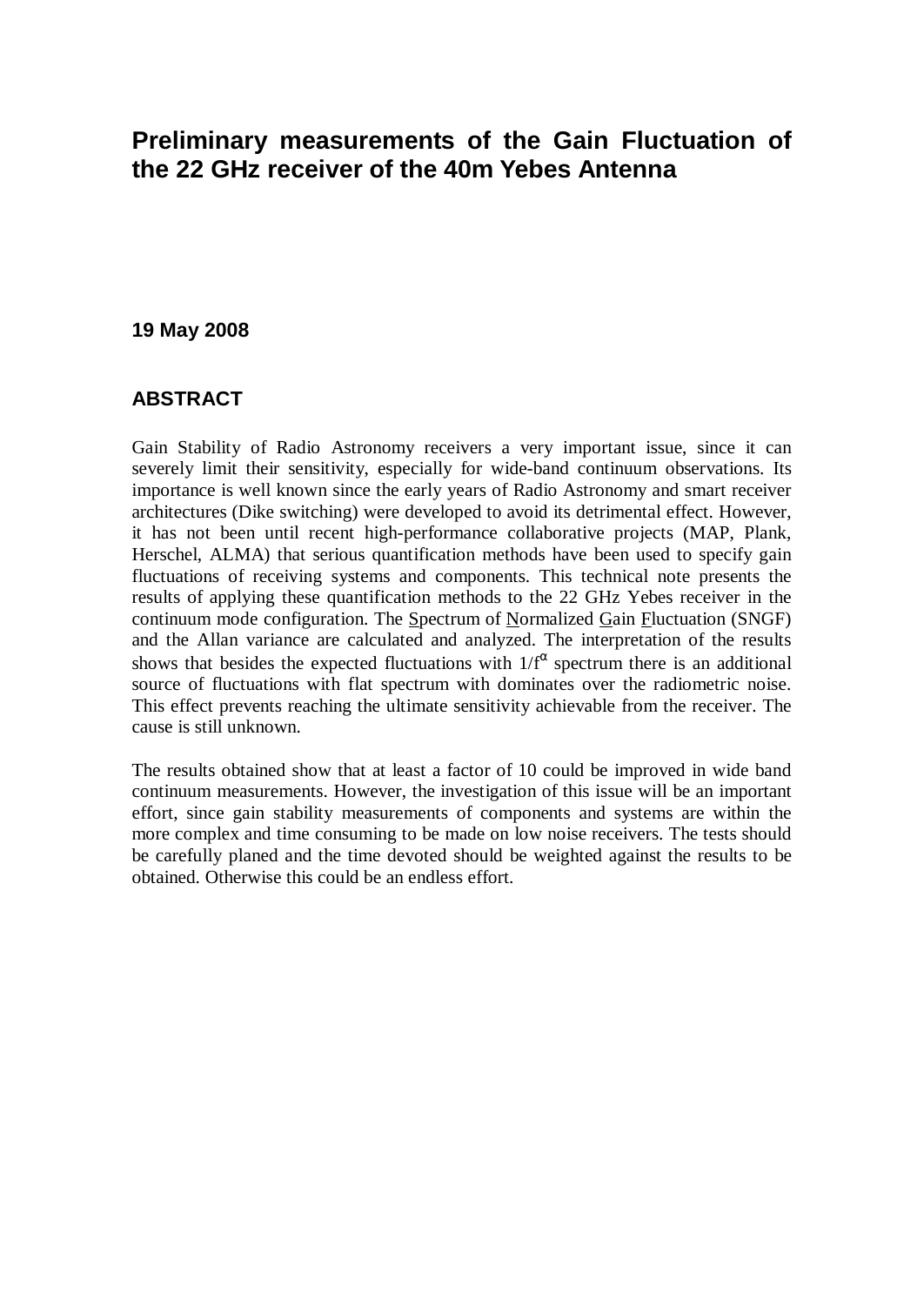### **CONFIGURATION**

The stability of the receiver was measured with an absorber at ambient temperature on top of the window of the 22 GHz receiver, with the system cooled at about 20 K and stabilized. The complete IF band of one of the two polarizations was sent to a continuum detector (OAY 14) in the backend room. The DC output of the detector was sent to a Keithley DMM datalogger were it was integrated, digitized and sent to the computer. The integration time is 1 second. The results were logged into an ASCII files. The test lasted 16 hours.

In a second test one of the polarizations was routed as previously described while the other was sent to the VLBI terminal and its total power was measured by the built-in continuum detector. As before, the results were logged into ASCII files with integration time of 1 second. This test lasted 48 hour although the VLBI terminal took data for longer lime (65 hours).

It is assumed that the fluctuations of temperature of the input load and receiver noise are negligible compared with changes in gain of the system. Ideally, the test should be performed with an ambient load stabilized in temperature by a proportional controller. As this item was not available, we had to rely in the stability of ambient temperature. During the first test the ambient temperature log (receiver cabin) registered variations of 2.5 K pp. In the same period the output voltage of the receiver showed a variation equivalent to about 25 K pp, which is about ten times the variation of the load. The stability of the noise temperature of the receiver can be estimated from the variations of temperature inside the cryostat and it is expected to be well below 1 K pp.

For the data analysis the log files were split into shorter files (typically 801 or 14001 records) to facilitate the processing. This was done with a MathCAD routine. The rest of the analysis was performed with modified MathCAD routines previously used for measurement of stability of cryogenic amplifiers.

## **DEFINITIONS**

Let  $G(t)$  be a random function of time. It could be, for example, the normalized gain (or power) of a receiver. *Allan Variance* σ 2 is defined as:

$$
\boldsymbol{S}^{2}(t) = \frac{1}{2} \left\langle \left( \overline{G}(t+t) - \overline{G}(t) \right)^{2} \right\rangle \tag{1}
$$

Were  $\overline{G}(t)$  and  $\overline{G}(t+t)$  represent the average of the function *G* at times t and  $t + \tau$ respectively, and the brackets represent the expected value.

Let  $S(f)$  be the Spectrum of Normalized Gain Fluctuation (SNGF). S(f) can be calculated numerically by Fourier transformation of the gain G(t). There are numerous programs and subroutines available to perform the calculation. As the normalization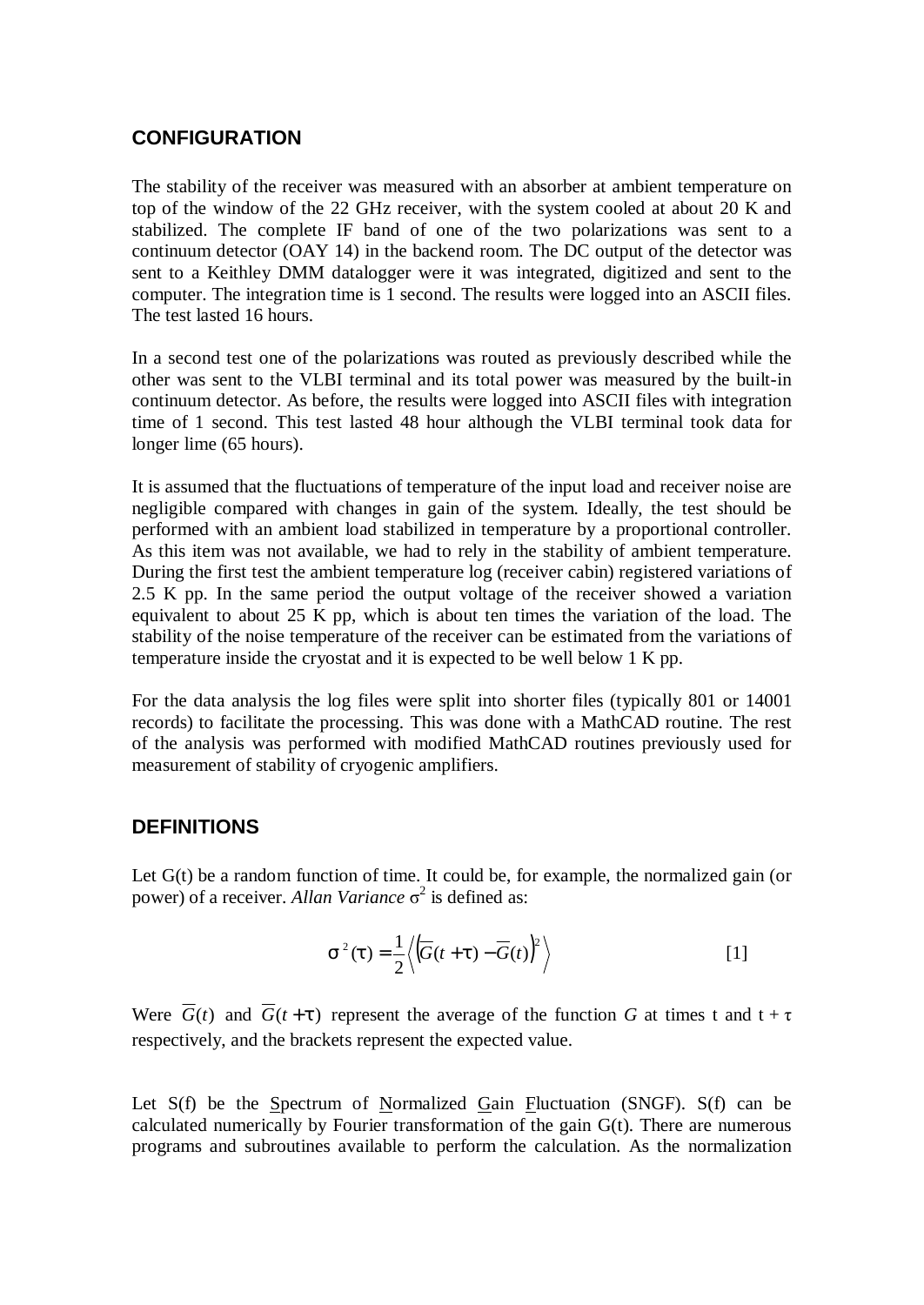criteria is not always known and may vary between different programs is convenient to check the values obtained. This can be easily done using these simple tests:

$$
S(0) = \text{mean}(G(t)) = 1
$$
  

$$
\int_{f_{\text{max}}}^{f_{\text{max}}} |S(f)|^2 \cdot df = \text{var}(G(t))
$$
 [2]

That is, for cero frequency the value of the spectrum should be equal to the DC (average) value of the gain (1 for normalized gain) and the integration of the power spectral density should give its variance (classical, not Allan).

It can be demonstrated that, with the definition of  $\sigma$  given above, the transformation between the unilateral spectral density and the Allan Variance is given by:

$$
\mathbf{s}^{2}(t) = 2 \cdot \int_{0}^{\infty} (S(f))^{2} \cdot \frac{\sin^{4}(p \cdot t \cdot f)}{(p \cdot t \cdot f)^{2}} \cdot df
$$
 [3]

Being S(f) spectral density of G (SNGF) with dimensions  $1/\sqrt{Hz}$ .

Note that for a total power radiometer with instantaneous bandwidth BW with a pure blackbody noise source at the input and no gain fluctuation the Allan Variance and the spectral density of the normalized power detected will be:

$$
s^{2}(t) = \frac{1}{BW} \cdot t^{-1} \qquad [4]
$$

$$
S(f) = \sqrt{\frac{2}{BW}} \qquad [5]
$$

That is, the radiometric noise will appear with a slope of -1 in the time domain and as white noise in the frequency domain.

In the case of using a black body noise source with a receiver with fluctuating gain, the output power will show an Allan Variance with the combination of [1] and [4] and a SNGF with the addition of [5].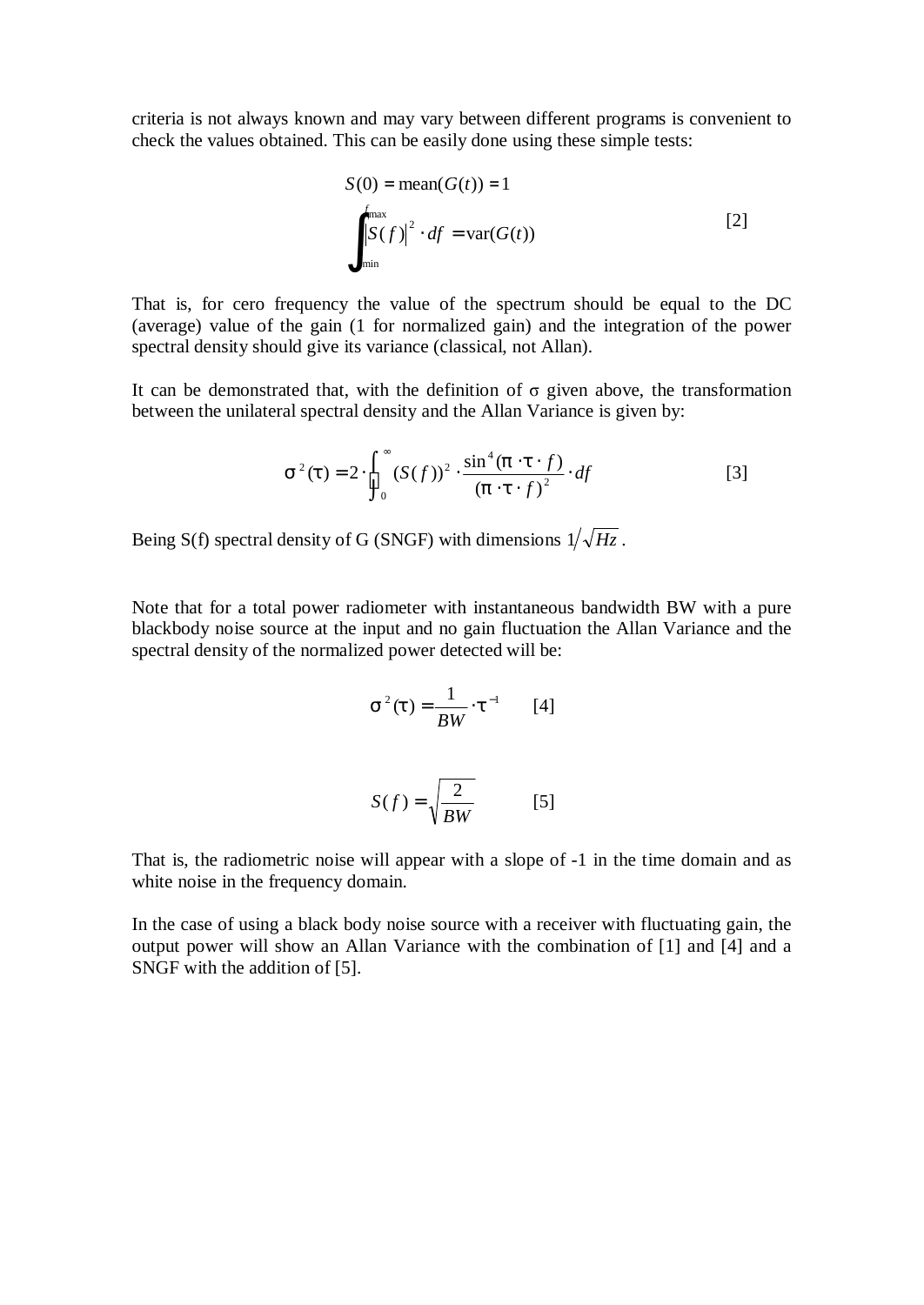# **MEASUREMENTS**



Figure 1: Initial scan of power detected by OAY 14 with 1 second integration time.



Figure 2: Comparison of power detected by OAY 14 and VLBI terminal continuum detector. Each detector was connected to a different polarization in the receiver.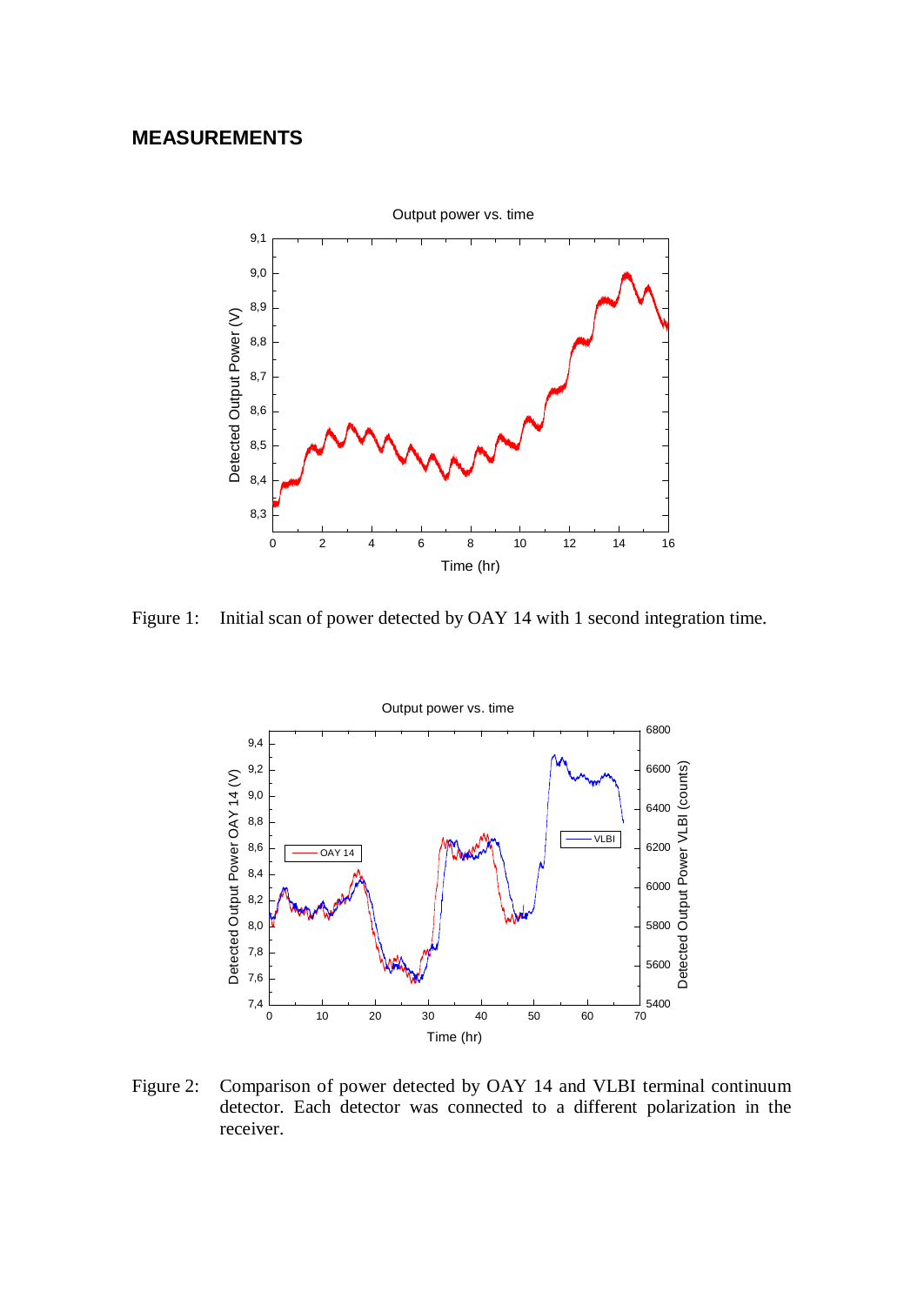

Figure 3: Spectrum of Normalized Gain Fluctuations (SNGF) of the complete 22 GHz receiver. The violet curve corresponds to an average of scans of 801 sec total time, and the cyan to scans of 14001 seconds. The radiometric noise and the SNGF of a 22 GHz InP cryogenic amplifier are also shown for comparison.



Figure 4: Comparison of the SNGF of the complete 22 GHz receiver detected with OAY 14 and VLBI built-in continuum detector.